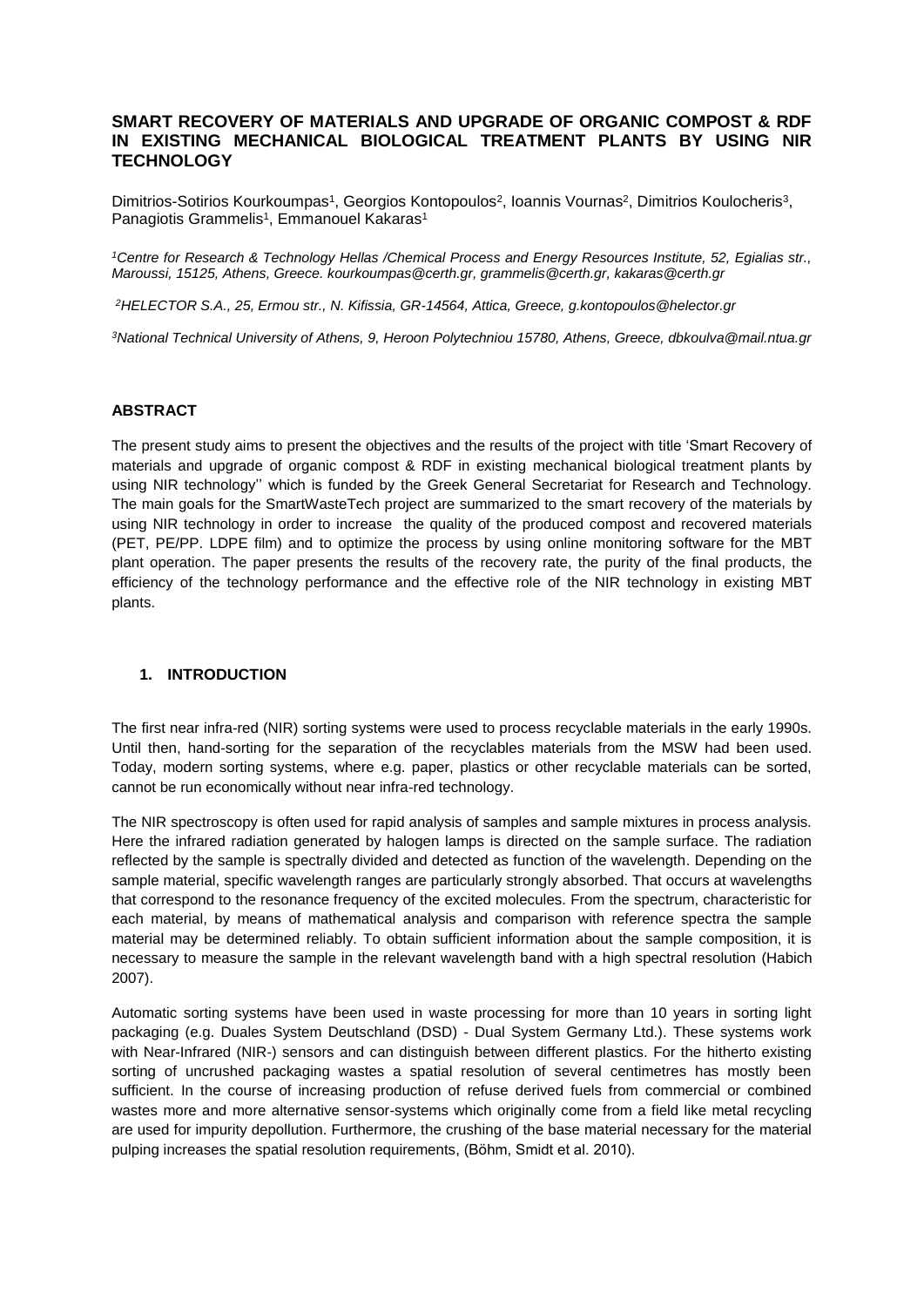The aim of this paper is to present the scope of the project '' Smart Recovery of materials and upgrade of organic compost & RDF in existing mechanical biological treatment plants by using NIR technology'' funded by the GSRT

## **2. METHODOLOGY**

### **2.1 Scope of the project**

The scope of the project is to design, develop and integrate a Smart System for Recovery of materials and upgrade of the organic Compost & RDF quality in existing Mechanical Biological Treatment Plants by using NIR technology, state of the art technology systems for automation and measurement and algorithms for waste process and recycling optimization. The main goals for the SmartWasteTech project are:

- the development and integration of an online monitoring software for the MBT plant operation based on the continuous information obtained from the modern online sensor technology
- to increase the valuable plastic fraction (PET, PE/PP, LDPE film) sorted out from MSW, towards increasing recycling efficiency and overall environmental performance of the plant
- the process optimization based on the Greek MSW quality.
- to increase the compost quality through application of innovative technology for sorting out inert materials (glass, inert materials) and other unwanted materials such as heavy metals and the production of a high purity compost
- to perform continuous quality monitoring of the produced Refused Derived Fuel to investigate the economic, feasibility and environmental benefits of the proposed technology
- to disseminate the project results to all relevant stakeholders including among others manufacturers and operators of waste treatment facilities, local authorities, engineering and planning companies in the waste treatment sector, end users of recycled plastics and compost

#### **2.2 Innovation activities**

Through the latest development of online sensor technology (Near Infrared, laser, X-Ray etc.) different machines have been developed and are currently applied as complete solutions for sorting of mixed Municipal Solid Waste. Based on this development, modern waste treatment plants have the appropriate process technology installed to efficiently recover valuable materials from mixed Municipal Solid Waste (metals, specific plastic fractions like PET), while the remaining high calorific fraction of MSW is usually led to other energy recovery processes by producing high quality Solid Recovered Fuels (SRF) or Refused Derived Fuels (RDF), [\(Nasrullah, Vainikka et al. 2014;](#page-5-2) [Cimpan, Maul et al. 2015\)](#page-5-3). Nevertheless, recently developed waste sorting techniques cannot be applied in the existing Mechanical Biological Treatment Plants (MBTs), without additional research work and carefully planned modifications in the current waste treatment processes. Due to the difficulty of this task, no integrated concept solution for the enhancement of environmental performance in existing MBT plants has been developed and demonstrated up to now. This is exactly the first innovative aspect in the present project.

This conventional type of waste treatment plants usually includes a separation step for the finer organic fraction, which is usually followed by a biological drying and a composting step towards the production of a material with characteristics argued to be similar with these of organic "compost". However, after a careful evaluation of the compost analysis it can be noticed that the compost material derived from mixed MSW has usually a high amount of inert materials and a high concentration in heavy metals. For this reason the utilization of this type of material is rather limited, thus it cannot be promoted as fertilizer. Therefore, the goal of the project is the upgrade of the compost quality up to a level that will be comparable with the organic fertilizer. This will be achieved by the development and optimization of a process for sorting out inert, heavy metals and other unwanted materials, which will be the second innovative point of the project. The particular process has been applied for other types of waste in the past (commercial waste) but it has never been tested for mixed MSW. Therefore, a further development of the process based on the particular characteristics of compost derived from mixed MSW is required and will be carried out. The remaining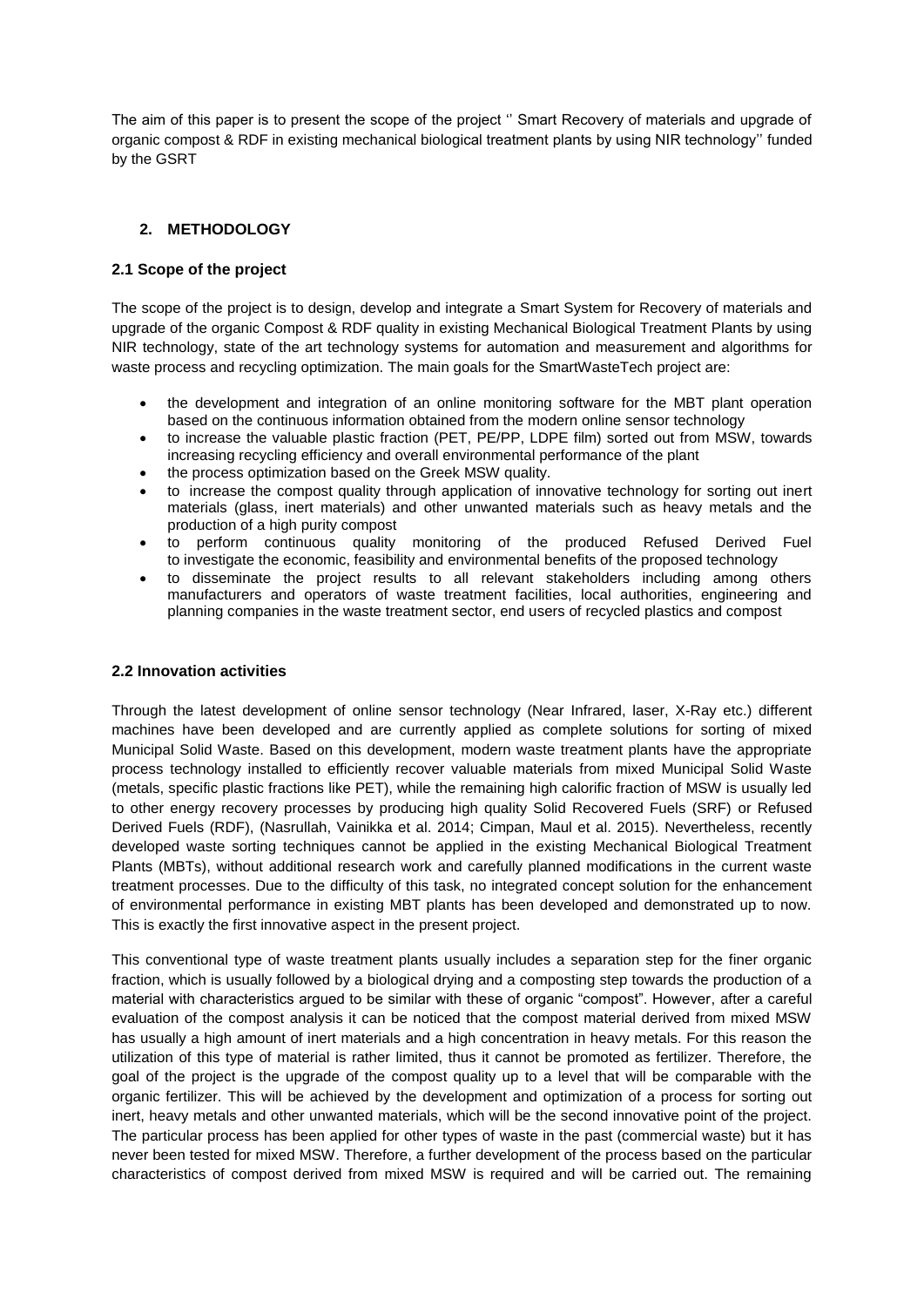stream with the bigger size particles, including packaging materials is then utilized for the production of a refused derived fuel (RDF). Nevertheless, the particular type of RDFs, produced at MBT plants operating with an aged technology, can hardly meet the high quality criteria required by today's incineration or coincineration plants (cement, brick kilns) in terms of calorific value, chlorine content and heavy metals concentration. For this reason their marketability is limited and only a view of them are standardized according to the recently published European standards (EN 15357, EN 15358, EN 15359). Furthermore, the recovery of paper and plastic fractions is a target of the project. In specific, this type of recyclables is usually not recovered in mixed waste treatment plants. An ambitious goal of recovering about 85 % of the recyclables still present in the packaging material stream is set. This will be achieved through the customization of new sorting equipment and optimization based on the specific parameters of mixed MSW, which is the third innovative point of the project.

The concept under development was implemented in the Athens Mechanical and Biological Waste Treatment plant located in the main Athens land fill site of Ano Liosia and operated by Helector S.A and to the MBT plant in Larnaca, Cyprus which was designed, constructed and operated by Helector S.A. since 2010.

The daily input stream of the Athens MBT plant is about 1200 tn of mixed MSW. The production of RDF and compost rise to 450t/day and 180t/d respectively. The recyclable fraction of the input mixed MSW is about 1.5% PET, 1.5% PE/PP, 8% recyclable paper, 9% glass and 5% metals. The proposed work intends to provide a complete solution for the quality improvement of MBT plant"s output streams and the increase of its recycling efficiency by the application of modern, innovative sensor and separation technology.

The technologies that were incorporated in the Integrated System SmartWasteTech are related with industrial research (IR) and aim at obtaining expertise by design and install:

- special electromechanical structures
- specific type and measurement sensors
- automation and control systems,
- optimization algorithms for measurement and process,
- quantitative and qualitative management system and evaluation assessment models (LCA, feasibility study for environmental, social and economic benefits) of the collected data

### **2.3 The technology**

The Titech equipment uses an NIR sensor to detect the characteristic infrared spectrum of light reflected by an illuminated object. The NIR spectrum of each material is unique and can be used to identify specific materials and then separate them (Figure 1). The system has

- Modular design
- Modular build
- Maximize cost benefit process plant to product recovery

The basic characteristics of the system are:

- High tech sensors are utilized to identify objects on a conveyor belt
- High speed processing of information: material, shape, size, color, defect, damage and location objects
- Precise sorting by air jets

The system works by scanning the material as it travels along a conveyor belt. The PolySort UHR uses a fast near infrared analyzer along with a computer-controlled air jet ejection system. Material is identified across the entire width of the conveyor belt. The type of material, position and projected area of every single object on the belt is determined by the machine. A computer then rapidly processes the information and controls a series of air jets situated at the end of the conveyor belt. The air jets are activated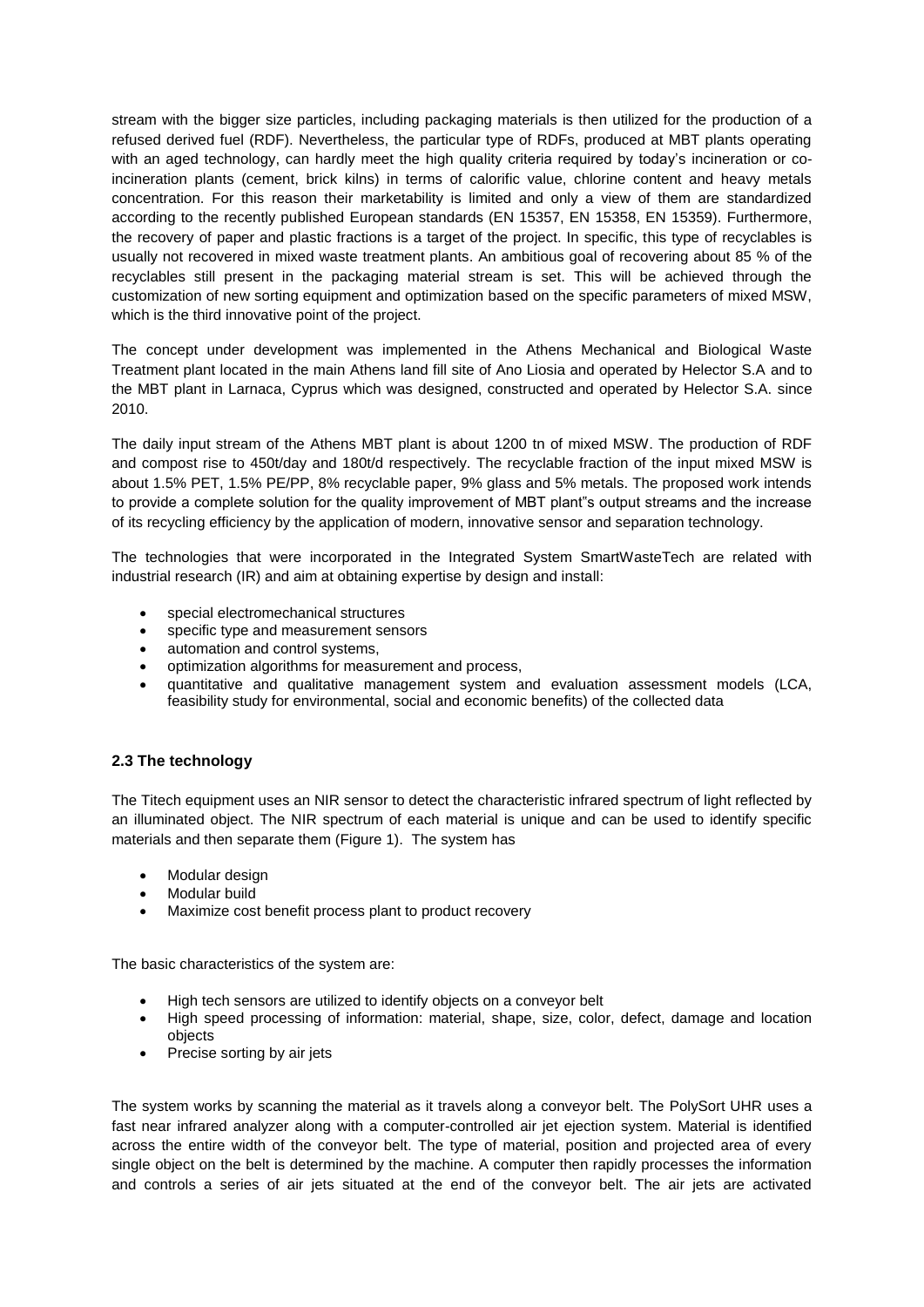accordingly to remove the identified material from the main product stream. The projected area determines which air jets need to be activated and only those which the object will pass over are used. The duration for which the air jet is active corresponds to the overall projected length of the object.



Fig. 1: NIR technology of TITECH [\(TOMRA\)](#page-5-4)

#### **3. RESULTS**

NIR's municipal waste sorting systems identify and sort grain sizes from 10 to 500mm, separated according to preferred size ranges. These systems provide inert material elimination of up to 95% in municipal waste, producing material suitable for biomethanisation. Inert material, such as glass and stones, can cause significant problems during the treatment process and therefore has to be reduced to a minimum, while as little organic content as possible is removed. In addition, materials such as PET, PE/PP. LDPE film etc can be recovered successfully.

The NIR system is operated entirely by a computer with an LCD screen display from which the system can be controlled. Most settings and functions can be changed via the screen such as the belt speed, material selected for ejection. The SmartWasteTech system communicates directly to the NIR in order to monitor via a SCADA and MIS system the operating parameters. The integration of the SmartWasteTech system in the MBT plant leads to the following results:

- Process Analysis
	- Real time process and material information
	- Batch process and reporting
	- Real time analysis and process tuning
	- Input composition over a period
	- Material timetable which shows how much material was detected in a period
	- Distribution of the material which shows how much material was detected on different parts of the conveyor
	- Temperature and pressure
- Management
	- Database capture of process and material
	- Overall equipment effectiveness

The integration of the NIR technology in the MBT plant in Larnaca, operated by Helector SA have increased the recovery of the material and the efficiency of the technology performance. These results are presented in the following diagrams.

In specific, the purity of the materials are shown in the Fig. 2 and Fig. 3. As it is shown, the purity of the recovered materials are high. This means that the environmental benefit is high, as well as the selling price of the materials to the recycling industries. In Fig. 3, the purity of the materials in Larnaca is compared with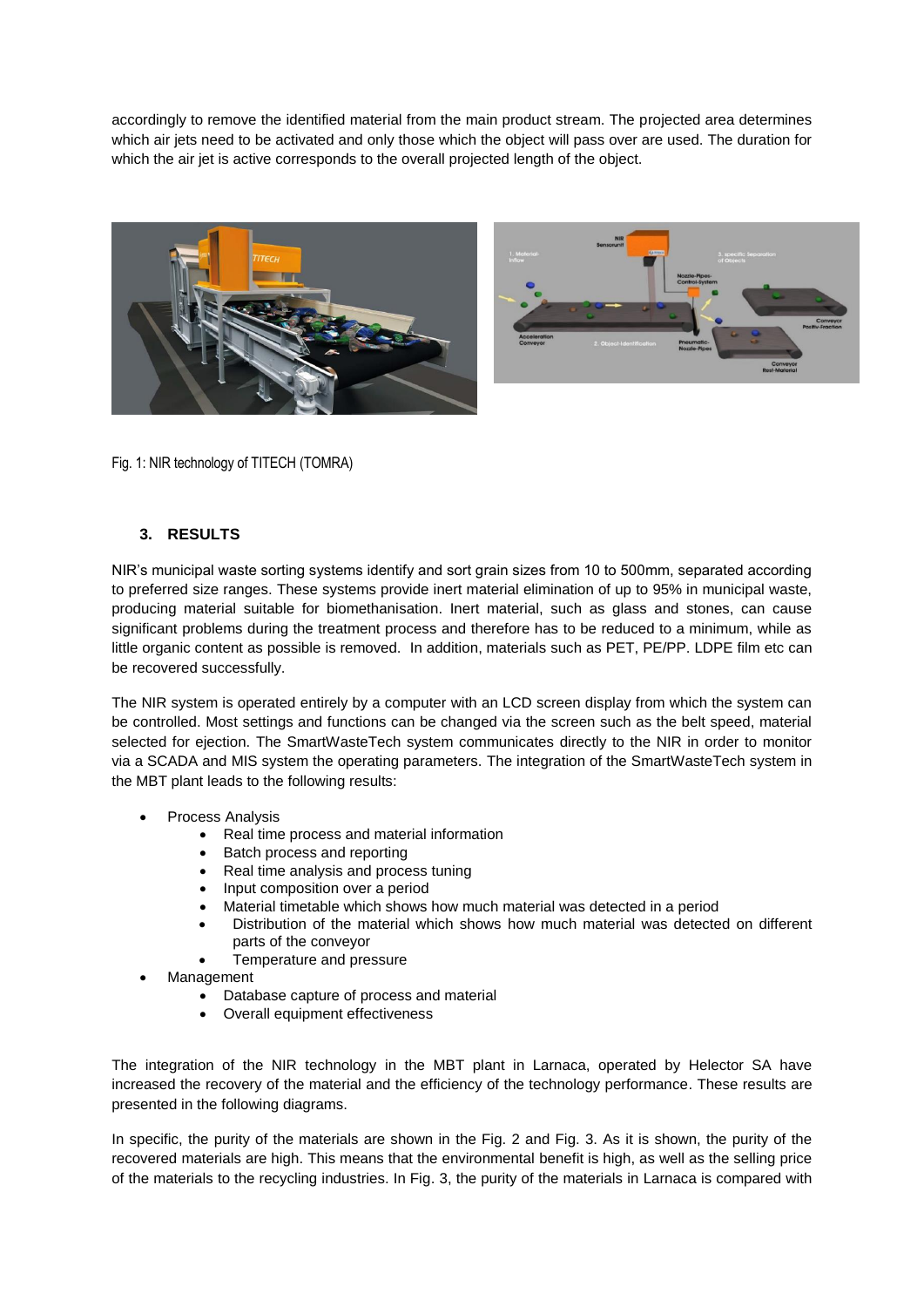the green Dot system in Germany. The purity of materials is higher than the respective purity of the German Dot system, thanks to the NIR technology applied in the plant.



Fig. 2: Indicative purity results in MBT plant at Larnaca



Fig. 3: Comparison between Larnaca's MBT plant with a typical plant in Germany

The NIR online analysis has been applied successfully for the identification of the input waste. The results are shown in Fig. 4. The results from NIR online analysis are very closed to the results from the experimental analysis (mass balancing). In summer months, there is a significant deviation of the results, since the waste composition is quite different due to the change of the consumer's behaviour e.g increase of tourism.